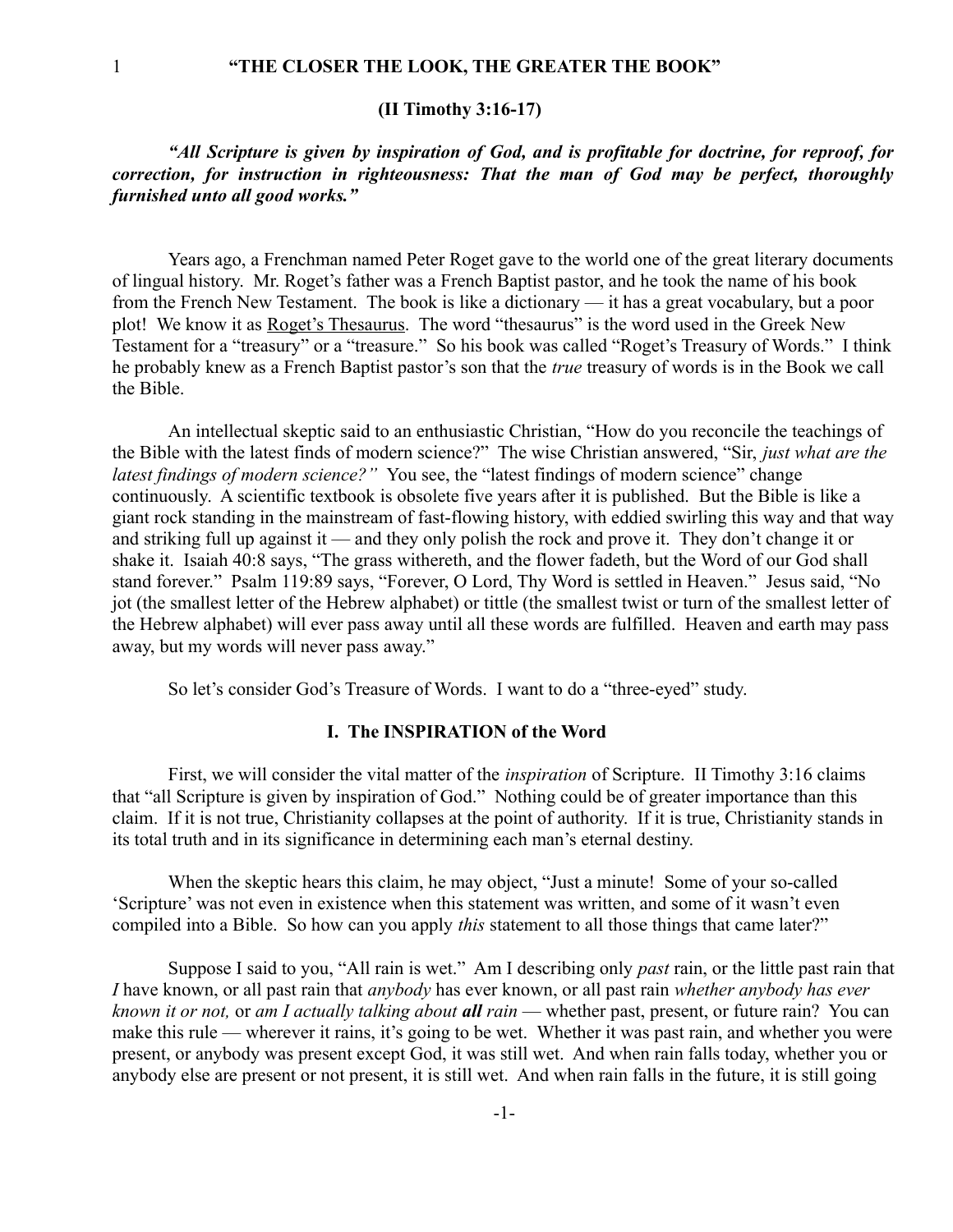to be wet. So when the writer says, "All Scripture," he means that which God has revealed and recorded of Himself and His truth, whether it has been recorded at the time or not, whether it has been recognized at the time or not.

"All Scripture is inspired of God." I must begin our study by challenged one of the most sacred terms in the vocabulary of all Bible believers. The word "inspiration" itself leaves something to be desired in understanding the Divine origin of the Scriptures. To "inspire" means to "breathe into," and the Bible did not become the Word of God by God breathing into it. Technically, the better word would be "spiration," or simply "spired," which means "breathed." But the very best word is the word "expired" or "expiration," which means "out-breathed." You may think I am splitting hairs, but it is the failure to "split hairs" in our doctrine of inspiration which allows us to hold loose and inferior views of the inspiration of Scripture. The Scriptures were *breathed out by God Himself*, so that the Bible is the product of the breath of God. I will seek to make the difference in these terms apparent as we move along.

The Bible itself makes this claim in our text, "All Scripture is given by inspiration of God." The five words in the King James Version, "given by inspiration of God," all translate one Greek word. The Greek word is the word, *theopneustos*. The word literally means "God-breathed." To say that the Scriptures are "inspired," or "breathed *into*", by God is to allow the possibility of a less-than-Biblical view of the Bible as the Word of God. This term permits the extremely weak "Neo-Orthodox" view that the Bible *contains* the Word of God, and that it *becomes* the Word of God *only* when God speaks to you from its page. So the standard of the Bible's value as the Word of God is existential, experiential, and empirical. I repeat, this is a less-than-Scriptural view of the Bible. But it's technically permitted by the word, "inspiration," which does not translate the word "theopneustos" with careful accuracy. There is a very real sense in which God *does* "breathe into" His Word, but this is a matter of *illumination* rather than *inspiration*.

In the two verses which bracket II Timothy 3:16, Paul gives two of the greatest objectives for which God gave us His Word. The first is to make us wise unto salvation through faith in Christ Jesus (vs. 15). These words should be weighed carefully. And the second objective is to equip the alreadysaved person that he may be "complete and thoroughly prepared for every (truly) good work" (vs. 17). But our purpose at this time concerns the *origin* of Scripture rather than its *objective.*

It is the claim of the Bible itself that the breath of God produced each Scripture, just as my breath produces my words, making them the vehicle of my thought.

Personally, I hold to a *dynamic plenary verbal* view of the origin of Scripture. "Dynamic" means to me that the Scriptures originated by the vital and immediate work of God the Holy Spirit. "Plenary" means that the whole Bible was so produced. And "verbal" means that God the Holy Spirit so supervised the creation of the Bible as to select the very words.

Perhaps the most definitive and exhaustive statement in the Bible of the origin of Scripture is found in II Peter 1:20-21. A word-by-word analysis of these verses would prove "profitable for doctrine" at this point. "Knowing this first, that no prophecy of the scripture is of any private interpretation. For the prophecy came not in old time by the will of man: but holy men of God spoke as they were moved by the Holy Ghost." "Knowing this first" means that this is of first, or primary, importance. The phrase, "no prophecy of the scripture is of any private interpretation," has been variously understood. The question (and it is of extreme importance) is, Does this sentence refer to the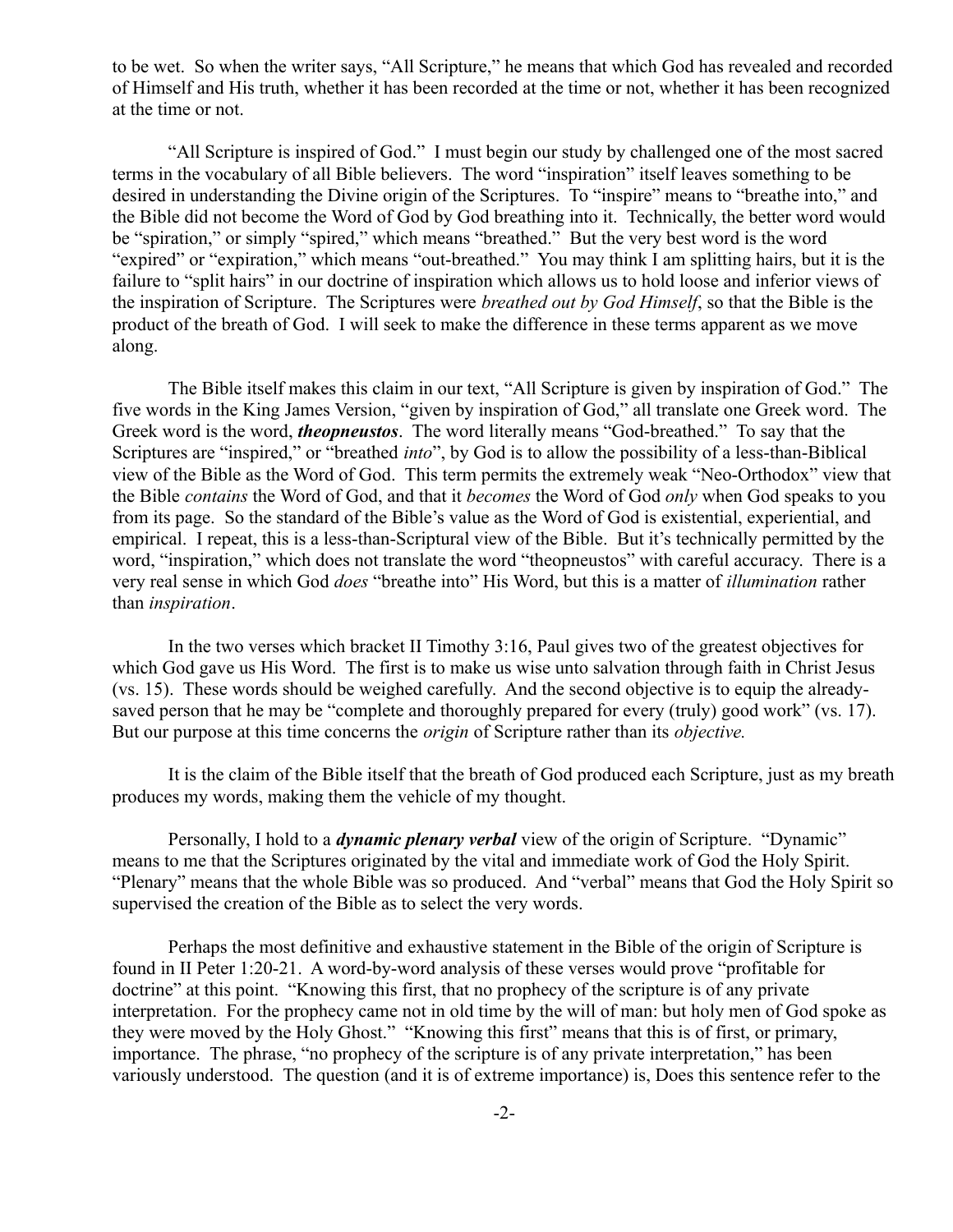*original production* of the Bible, or does it refer to our *present perception, understanding, and interpretation* of the Bible? The key is the verb. The King James Version says, "is." "No prophecy *is* of any private interpretation." But the word "is" is an inadequate translation. The Greek word is *ginetai*, which means "come to be" or "has its source" or "comes to pass." The New International Version is accurate in translating, "For prophecy never had its origin in the will of man." The volition of man did not originate the Bible; it came from the initiative and creative activity of the Lord Almighty! The word translated "interpretation" is another commanding word of this passage. It is the original word *epiluseos.* It means "to untie, to unloose, to release, to unfold, to unravel, to disclose." The noun occurs in the New Testament only here. The verb form of the same word is used twice in the New Testament, once in Mark's Gospel, where it means to unravel the mystery of a parable, and once in the Acts of the Apostles, where it means to solve a problem. So the sentence could read, "No prophecy of Scripture has its source in any private disclosure." The next sentence of the text (vs. 21) echoes the negative of vs. 20 and then adds the positive side: "For the prophecy came not in old time by the will of man." The verb "came" is a form of the verb translated "moved" later in the same verse. So it literally reads, "The prophecy was not brought into being at any time by the will of man."

The last sentence of verse 21 may well be the most important sentence in Scripture in declaring the truth about the origin of the Bible as God's Word: "But holy men of God spake as moved by the Holy Ghost." Again, we will labor the words and seek the most absolute accuracy in meaning. Note that God used "men" in transmitting the truth of Scripture. This, coupled with an awareness of the unique personality which showed in the writings of each human author, greatly weakens in my view any concept of mechanical dictation in producing the Bible. Some teach that God used the writers as totally passive secretaries, but this is hardly substantiated by a careful appraisal of Scripture. In the Bible, John comes across as the mystic that he is; Paul writes as a systematic theologian with a fantastic devotional capacity; and Luke shows the concurrence of the skilled historian and the medical doctor. Their personalities are not over-ruled, though they are overwhelmed by the process of inspiration. The writers were "men", not mechanical tools. They may have been instruments, but they were not automatons.

Then, our sentence needs a slight adjustment in translation for the sake of accuracy. The text does not literally say, "Holy men of God spoke." It rather says, "Men spoke from God." Note that massive word, "from." It means *right out of God*, right out of the very depths of Deity! Men spoke out of God! Their speech was born in God; it was God-caused, God-driven, God-controlled. Friends, we must be very, very careful about our treatment of the Bible.

Perhaps the most monumental word in II Peter 1:21 is the word, "moved." It comes from the word *fero*, which means "to bear along," or "to carry along." "Men spoke from God as they were carried along by the Holy Ghost." This word is highly picturesque. It is the same word used twice in Acts 27 (verses 15-17), which records the story of the great storm at sea which struck the ship which was transporting the Apostle Paul to his trial before the Caesar in Rome. The ship was struck by "a tempestuous wind," and we read: "And when the ship was caught, and could not bear up into the wind, we let her *drive.* And running under a certain island which is called Clauda, we had much work to come by the boat: Which when they had taken up, they used helps, undergirding the ship; and, fearing lest they should fall into the quicksands, struck sail, and so *were driven*." The words "drive" and "were driven" translate the same Greek root. "We let her continue to *be carried along.*" "And they continued to *be carried along*." This is the same word used in our text.

This word is also used in the description of Pentecost in Acts 2:2. "Suddenly there was a sound from heaven as *being borne along* by a violent wind." So "men spoke from God, being carried along,"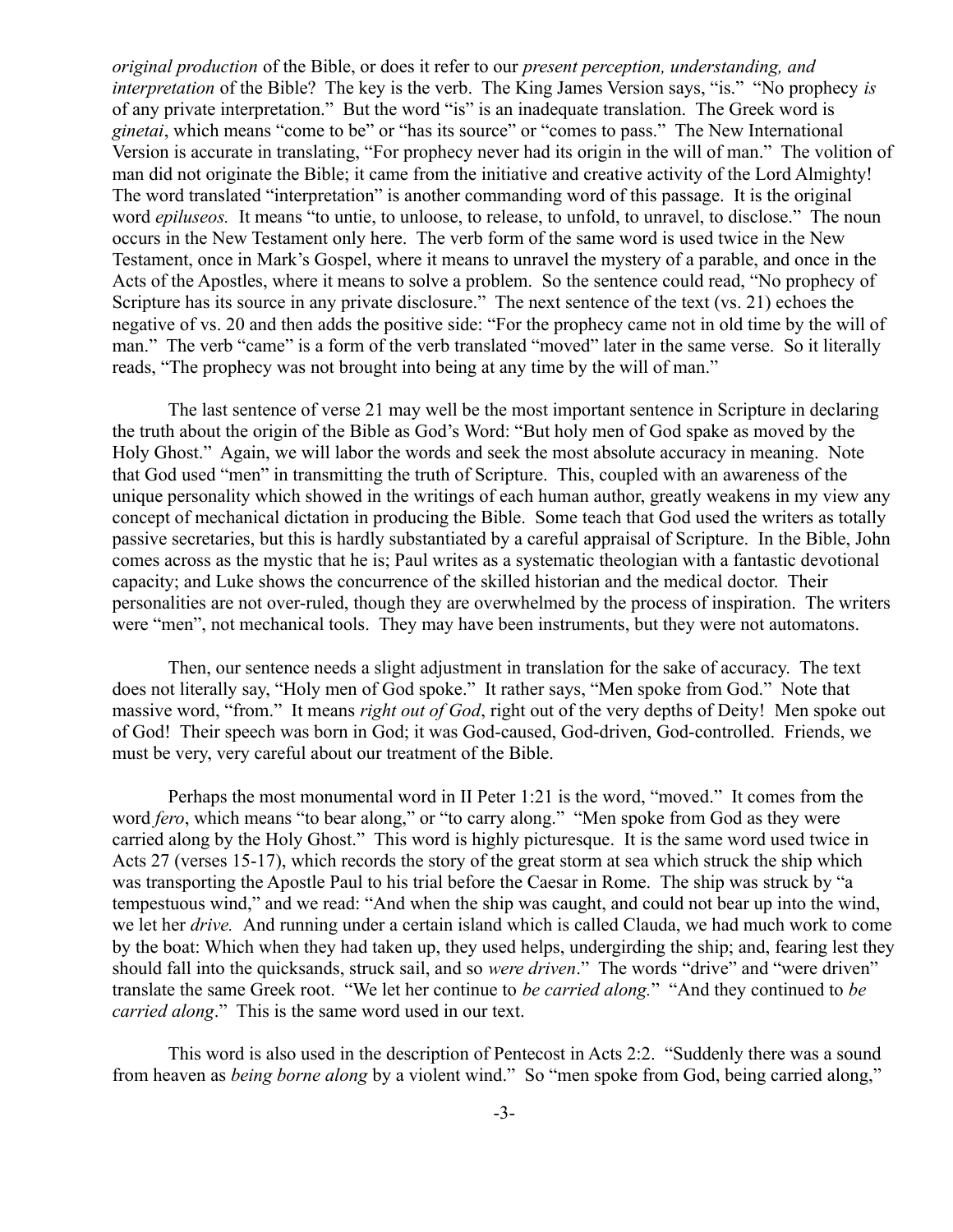driven by the Holy Spirit as Paul's ship was driven by the wind. Moses, Elijah, Micah, Amos, Matthew, Mark, Paul, Peter, and the others, were all wind-swept children of God, driven by mysterious currents which they could never explain.

A solid illustration at this point might break the heavy spell of technical interpretation. I have been privileged to visit Athens, Greece, on two occasions. The second time, our tour group was assigned a brilliant female guide who gave marvelous explanations of the history and geography of that famed spot, but she was devoid of understanding of any spiritual significance. In her lecture from the Acropolis, she pointed away to the Acro-Corinth jutting up into the sky in the distance, and she identified the Bay of Salamis lying shimmering in the sun. She explained that one of the most decisive naval battles of history had been fought in that nearby bay. It was the battle between the Persians and the Greeks that wrested world supremacy from the hands of the Persians and placed it firmly in the grip of Greece. Also, it secured our civilization for Western culture instead of Eastern and Oriental influence. But even more important for a Christian is the fact that the Battle of Salamis forms a part of the background of the book of Esther in the Bible. As our guide described the importance of the Greek victory, my mind struggles to remember something I had read about that battle. I came home and began a bit of research. This is what I found.

Herodotus, the father of ancient history, has a graphic description of the tactic the Greeks employed in surprisingly gaining victory at the Battle of Salamis. They built some small warships known as "triremes," noted for their three tiers of short oars. They equipped the pointed prow of the boats with sharp metal blades. When they entered the battle, they maneuvered rapidly around the larger and slower Persian warships. They quickly pressed in close to the hulls of the enemy ships and sheered off the oars that propelled the Persian boats. When one side of the sets of oars was gone, the big boats went in circles, and the Greeks then sheered away the remaining oars with relative ease. With their oars gone, the boats were *carried along* by the winds and the prevailing currents. This is a picture of the word that is used in defining the role of the Holy Spirit in originating the Bible. "Men spoke from God as they were *carried along* by the Holy Spirit!"

One last technicality from this text — and *how important it is*! The word translated "moved" is a present passive participle. Dr. A. T. Robertson, undoubtedly the greatest Greek scholar ever to come from Baptist ranks, says that it literally means, "being moved from time to time." This is an allimportant tidbit of interpretation. It gives rise to one of the most important truths with regard to the inspiration of Scripture. I might add, however, that this insight is decisively true without the support of this technicality of interpretation. One of the most important questions concerning the inspiration of Scripture is this: Where does inspiration terminate? On the *writers* or on the *writings*? In my judgment, this question is of far greater gravity that we have previously seen.

I quote from an article written by a prominent writer on "Fundamentals of the Faith" (I withhold his name to protect the *guilty!).* The article was published several years ago in numerous Baptist state papers. The article was entitled "What We Believe About the Bible." This quote is the last part of a rather lengthy paragraph: "No books will be added to the New Testament. No person this side of the eyewitnesses of the events can give the first-hand witness which is the mark of the New Testament. The writers were inspired; but this is not their uniqueness, for the Spirit of God continues to move in and upon the people of God. The uniqueness is in that these men who were borne along by the Holy Spirit also stood in the immediate presence of the once-for-all event which was accomplished in the life, death, and resurrection of Jesus Christ."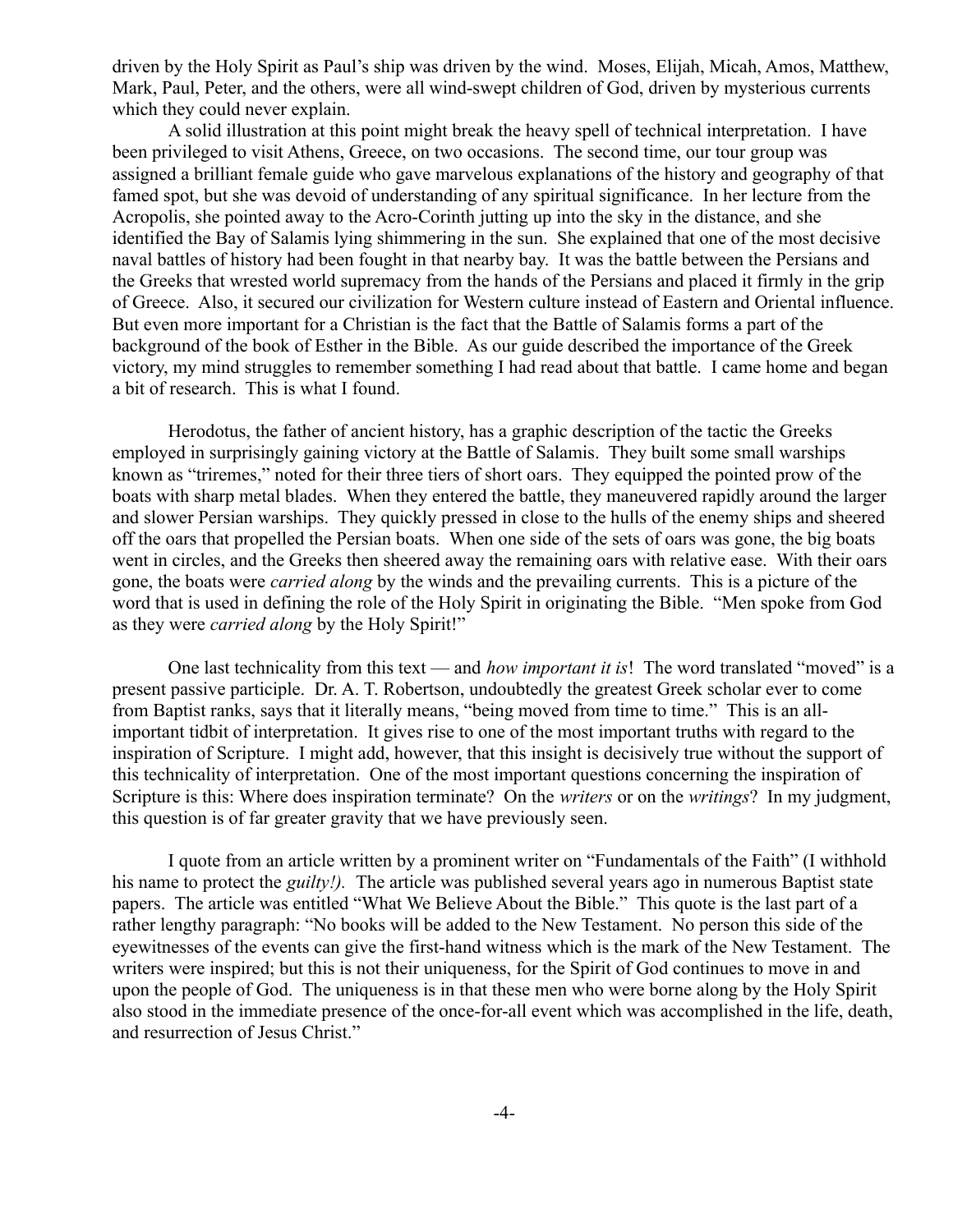Much of this statement is quite obviously true, but it betrays two very serious weaknesses as a statement concerning the inspiration of Scripture. First, the statement that "the Spirit of God continues to move in and upon the people of God" sounds as if the writer is making the quality of the Spirit's work in a fellowship of Christians equal to the quality of the inspiration of Scripture. I cannot say how decidedly I disagree with that assessment! The Spirit's inspiration of Scripture is protected by *infallibility* and *perfection*, but no movement of the Spirit of God among Christians is so protected. In a fellowship of believers, it is the Spirit's intention to move upon them, but to work with them in their own *fallibility* and *imperfections*. So the writer does not distinguish between the quality of the Spirit's inspiration of Scripture and the quality of the Spirit's moving in a fellowship of believers.

Second, the writer's statement about the Bible betrays that subtle weakness which is almost the hallmark of one of the "camps" which I referred to near the beginning of this message. "The writers were inspired." With this I agree, but serious reservations must be made if this statement stands alone. The writers of Scripture were not continuously or even consistently inspired with the quality of inspiration that produced their contributions to the Bible. They were temporarily inspired with that peculiar quality of inspiration that produced their contributions to Scripture; they were "moved from time to time." Peter could have written a *third* letter when he completed his two epistles which are included in the New Testament, and the third letter might not have had any of the quality of Holy Spirit inspiration that produced the two New Testament letters which bear his name. So the terminus of inspiration is upon the *writing, not* the *writers!* And again, the suggestion in the writer's article that the Spirit of God "continues to move in and upon the people of God" in inspiration, presumably of the same quality that produced Scripture, is beyond my acceptance. The quality of the inspiration that produced my Bible is of a much high quality than the "inspiration" that this article and its message, or any message delivered today!

An implication of this message projects itself prominently into my attention. Many spokesmen for God today are content to preach the ideas gained from Scripture while practically ignoring the words of Scripture. You simply cannot have ideas without words. It is my personal conviction that we dishonor the Holy Spirit and do a deep disservice to men when we by-pass His very words and replace them with (paraphrase) ideas supposedly built upon those words. Dear pastor, preach the words of the Word! Explore, exegete, expose, explain, and exploit the marvelous words which God has selected to form His wonderful *Word*! Take your cue from Jesus, who exploited the subtlest intonations of the Old Testament, and from Paul, who built a whole doctrine of incarnation upon an inconspicuous use of the word "seed", majoring on its singular use instead of the plural (Galatians 3:16). What warrant we have to look for "glory gleams" while turning a "verb-diamond" or a "noun-gem" in the Holy Spirit's light. I'm sure our Father would not protest our looking for a lot when we open His Book! He keeps "breathing" — and talking — after His Book has gone to press! But never independently of the truth revealed in the Book. Always within the dimensions prescribed by the Book.

Immediately some may wish to protest, "But this limits God to a book!" Yes, but this "limit" is no limitation when you realize that it is an *unlimited Book!*

For the moment, this is enough treatment of the Inspiration of Scripture. Let's turn now to another great feature in the nature and use of the Bible as the Word of God.

### **II. The ILLUMINATION of the Word**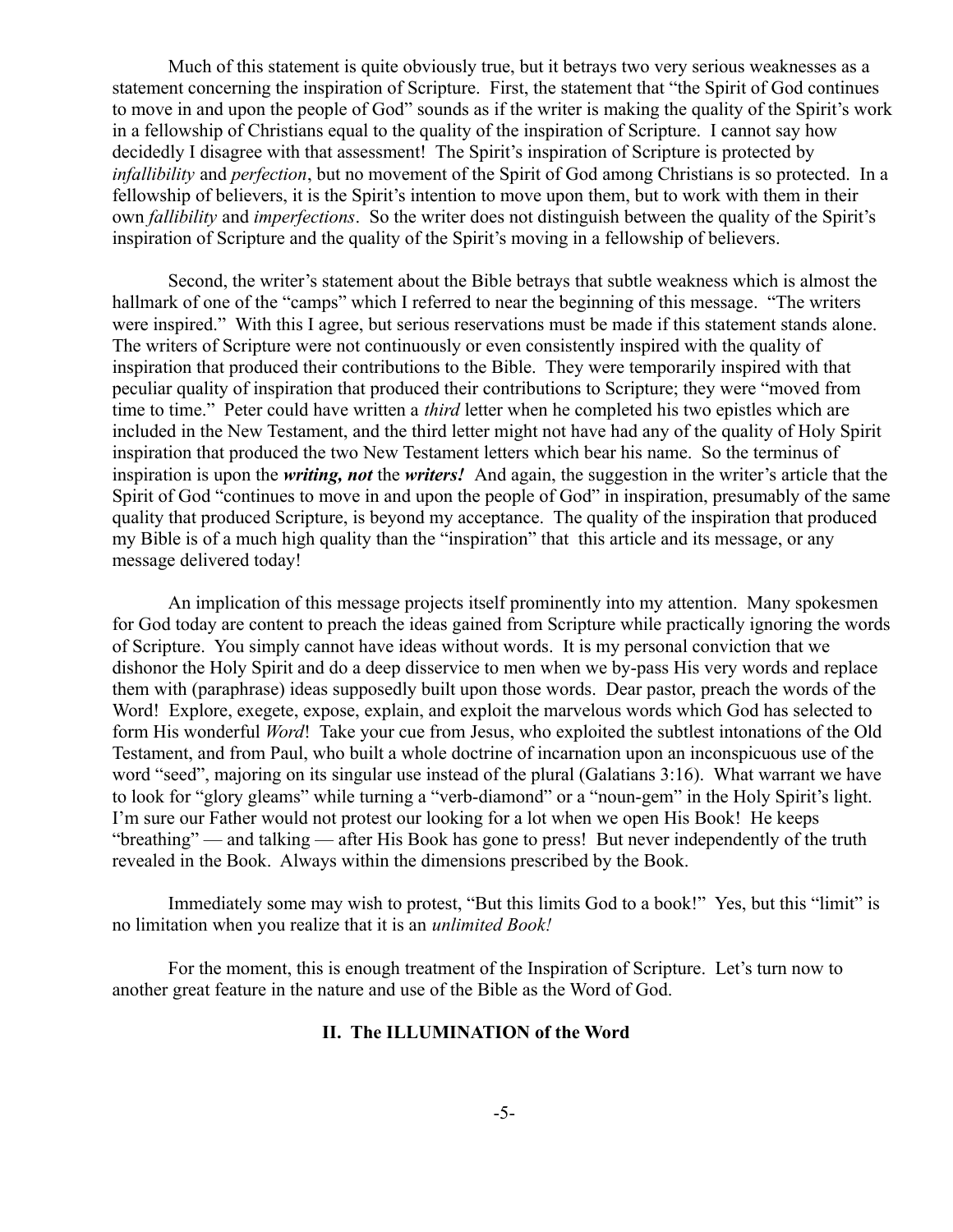Second, we will consider the vital matter of the *illumination* of Scripture. You see, the same Spirit who *inspired* the Word must also *illumine* and *interpret* the Word to the believing heart. The Bible says that "the things of the Spirit of God...are spiritually discerned" (I Cor. 2:14). Illumination, or immediate spiritual enlightenment and discernment, is what the old Puritans called "the giving of the eyes." One of their spokesmen said, "When I was converted, God issued me a new set of eyes, and He has been opening those eyes ever since as I live dependently in His Word."

There are two kinds of truth, *academic* (we might roughly call this kind "scientific" truth) and *spiritual.* Spiritual truth can never be grasped by the unaided intellect of man. Academic, scientific truth might basically be categorized as an "I-it" kind of truth, but spiritual truth is an "I-Thou" kind of truth. The Biblical word for academic truth is *gnosis*, while the word for spiritual truth is *epignosis.* "*Gnosis*" is knowing with the mind, while *"epignosis*" is a much deeper and fuller kind of knowledge. *"Epignosis"* is a *life*-knowledge, a knowing that comes through acquaintance and relationship. With regard to the Bible, human intelligence (*gnosis*) gives you *your* point of view about the Word, while Divine illumination and insight (*epignosis*) will give you *God's* point of view about the Word. God's thoughts belong to the world of spirit; man's thoughts belong to the world of intellect. Spirit can embrace intellect, but intellect along cannot apprehend spirit. Therefore, inspiration is necessary if God is to communicate His Word to us, and illumination is necessary if we are to properly receive and understand it.

What is the relationship between inspiration and illumination? Inspiration is both objective (produces the Bible) and subjective (through many individual writers), but it *terminates* on the *written revelation, the Bible.* Illumination is *also* objective (the Spirit utilizes the Bible) and subjective (the Spirit enlightens the mind and heart of the reader), but in this case, it *terminates* on a concurrence, a joining, a *union of the Spirit and the Word in the heart* of the humble, hungry reader, producing within the spiritual Christian a relevant perception of the written revelation. God *breathed out* the Scriptures this is *inspiration*; God *breathes into* the Scriptures and upon our hearts — this is *illumination.*

Let's look more closely now into the matter of illumination. The Psalmist's prayer, "Open Thou mine eyes, that I may behold wondrous things out of Thy Law" (Psalm 119:18) is a perfect request for illumination. Illumination is beautifully pictured in Luke 24 in the Emmaus Road conversation between Jesus and two anonymous disciples on the afternoon of the resurrection. The two were walking sadly from Jerusalem to Emmaus. "And they talked together of all these things which had happened (concerning the crucifixion and death of Jesus). And it came to pass, that, while they communed together and reasoned, Jesus Himself drew near, and went with them" As He began to converse with them, how things began to "open up"! Before this journey began, this chapter records *the Opening of the Tomb* to reveal Christ's resurrection from the dead. Then, in verse 31, *He opened the eyes* of these two disciples that they might recognize Him. In verse 32, they testified that their hearts burned within them, while He talked with them in the way, and while *He opened to them the Scriptures.* Later in the same chapter and on the same day, verse 45 says, "Then *opened He their understanding* that they might *understand the Scriptures."* What a perfect picture of illumination! This is absolutely indispensable each time a believer approaches the Bible if He is to understand God's mind in God's Word.

In Ephesians 1:16-19, one of Paul's great prayers is recorded. It is essentially a request that the Ephesian Christians might receive a deeper and fuller illumination of the Holy Spirit. Paul writes, I pray "that the God of our Lord Jesus Christ, the Father of glory, may give unto you the spirit of wisdom and revelation in the knowledge of Him: The eyes of your understanding (*kardia,* which actually means "heart") being enlightened; that ye may know .... " Again, what a perfect picture of illumination!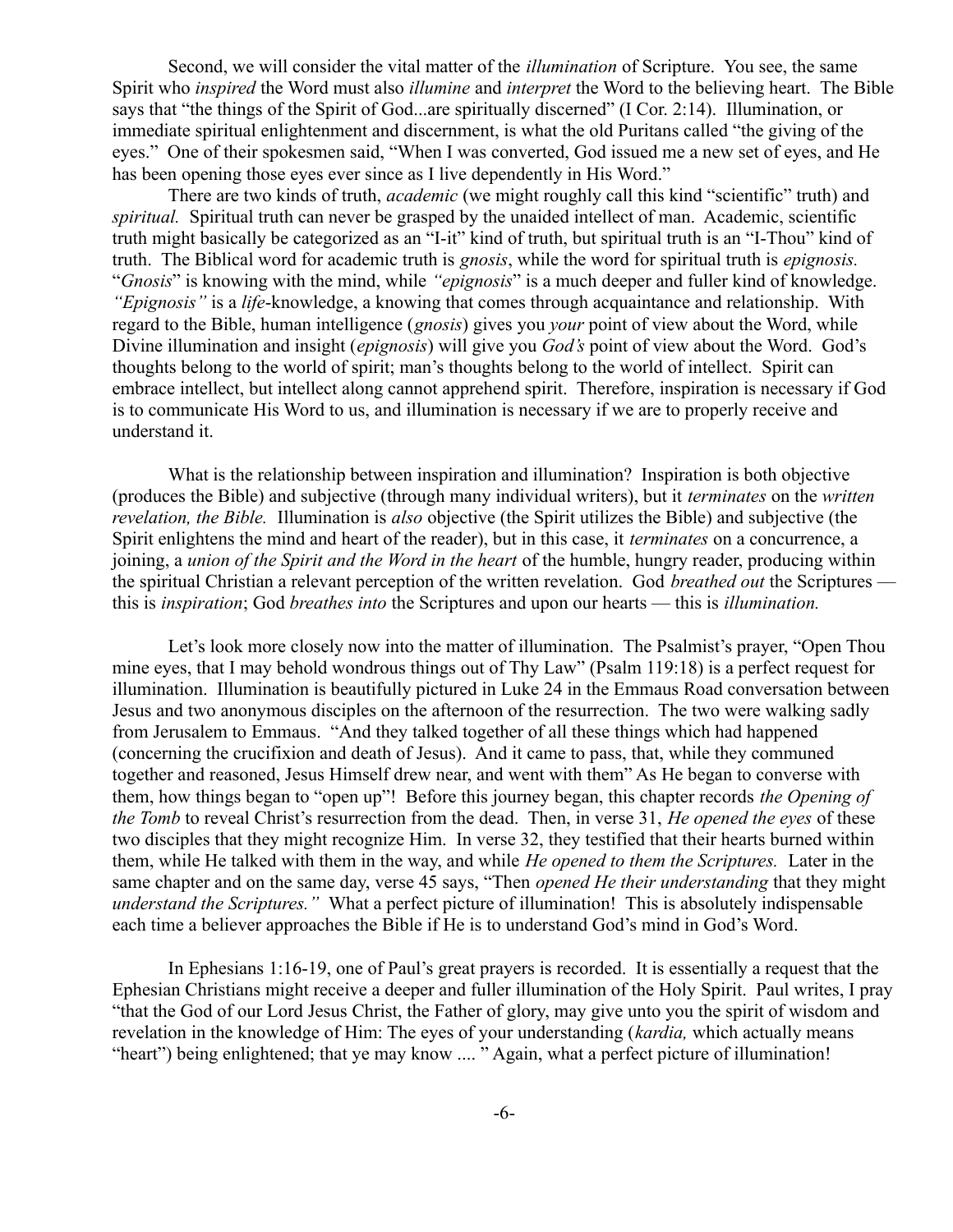Suppose you walk to a hilltop on a clear night and find several men there, gazing up at the stars. You ask, "What are you doing?" One replies, "We are counting the stars, and making a map of them." You say, "Come with me, and I will show you more stars than you can imagine. Come into this observatory and put your eye to the lens of a telescope." "What!" they exclaim. "You want us to leave the vast sweep of the heavens and peer through a one-inch piece of glass?" Exactly! If they will cease to view the heavens with the naked eye and confine themselves to the lens of a telescope, they will learn more than they ever knew before about the stars. If you in the spiritual realm will leave the little hilltop of your natural point of view and submit to the Word of God, depending completely on the Holy Spirit, God will give you supernatural vision to see into all that He has placed before you in His Word.

One of my favorite Scripture stories is the story of the "man born blind" in John 9. When Jesus entered Jerusalem with His disciples, they "encountered" a "man who was blind from his birth." The disciples saw him only as an object for theological discussion, debate, and controversy. But Jesus regarded him (He always regards individuals this way) as a subject for "the works of God to be made manifest in him." Then Jesus did and said some things that are absolutely bewildering (without illumination!). He leaned down, "spat on the ground, and made clay of the spittle, and He anointed the eyes of the blind man with the clay, And said unto him, Go, wash in the pool of Siloam (which is by interpretation, Sent). He went his way therefore, and washed, and came seeing."

Perhaps the best key to unlock this baffling account is found in the meaning of the miracles recorded in the Gospel of John. All the miracles in John's Gospel are called "semeia" or "signs." They are events that actually happened, to be sure, but each points to (sign-ifies) something beyond itself. Each miracle is a parable of Divine wisdom! When Jesus put the moist clay in the man's eyes, He was saying in effect, "Men suffer from a deeper and darker blindness than the mere deprivation of physical sight. This is why men are *really* blind. Men do not see — God, glory, grace, reality, and eternity -because their eyes are *closed up with earth*! They are earth-bound and earth-blinded!" You see, you can take two thin dimes and totally blot out the light of the sun, if you strategically place them over the eyes of the observer. Men are blind to God because they are occupied with the "cares of this world."

Then, Jesus told this man to "go and wash in the pool of Siloam (which is by interpretation, Sent)." What does this mean? The pool of Siloam was a pool of water near the Temple area in southwest Jerusalem. Note again that "Siloam" means "Sent." The word "sent" is one of the prominent words of the Gospel of John. Sixty-two times, the word "sent" is used in John's Gospel, and it refers either to *the Father sending the Son,* or *the Son sending the Spirit,* or *the Spirit sending the saint*, on God's appointed mission. However, it is most widely employed to refer to Jesus. Seventeen times in the first nine chapters of the Gospel of John, Jesus is referred to by this title. Every time He was asked, "Where are you from?" His reply was simply, "Sent!" Every time He was asked, "Why are you here?" His answer again was, "Sent!" *He* is the *substance* of which the Pool of Siloam was only the *shadow.* It is as if Jesus had said, "If men are ever to get rid of their earth-blindeness, it will be necessary for each of them to come to Me and let Me *wash it out of their eyes!"* When the man went to Siloam and washed, he came away seeing. Even so, the earth-blinded sinner will truly *see* only as He comes to Christ and has his blindness removed and his sight restored. And the earth-bound saint will have his eyes opened to the glories of God's Word only as he faithfully, dependently comes to Christ and is treated with the eyesalve of the Spirit.

When I was pastor of the Cherokee Baptist Church in Memphis, Tennessee, the church had a tough-minded but tender-hearted deacon named Bill Baskin. Bill managed a building crew in a construction business. One year just a few days before Christmas, he was directing a project on a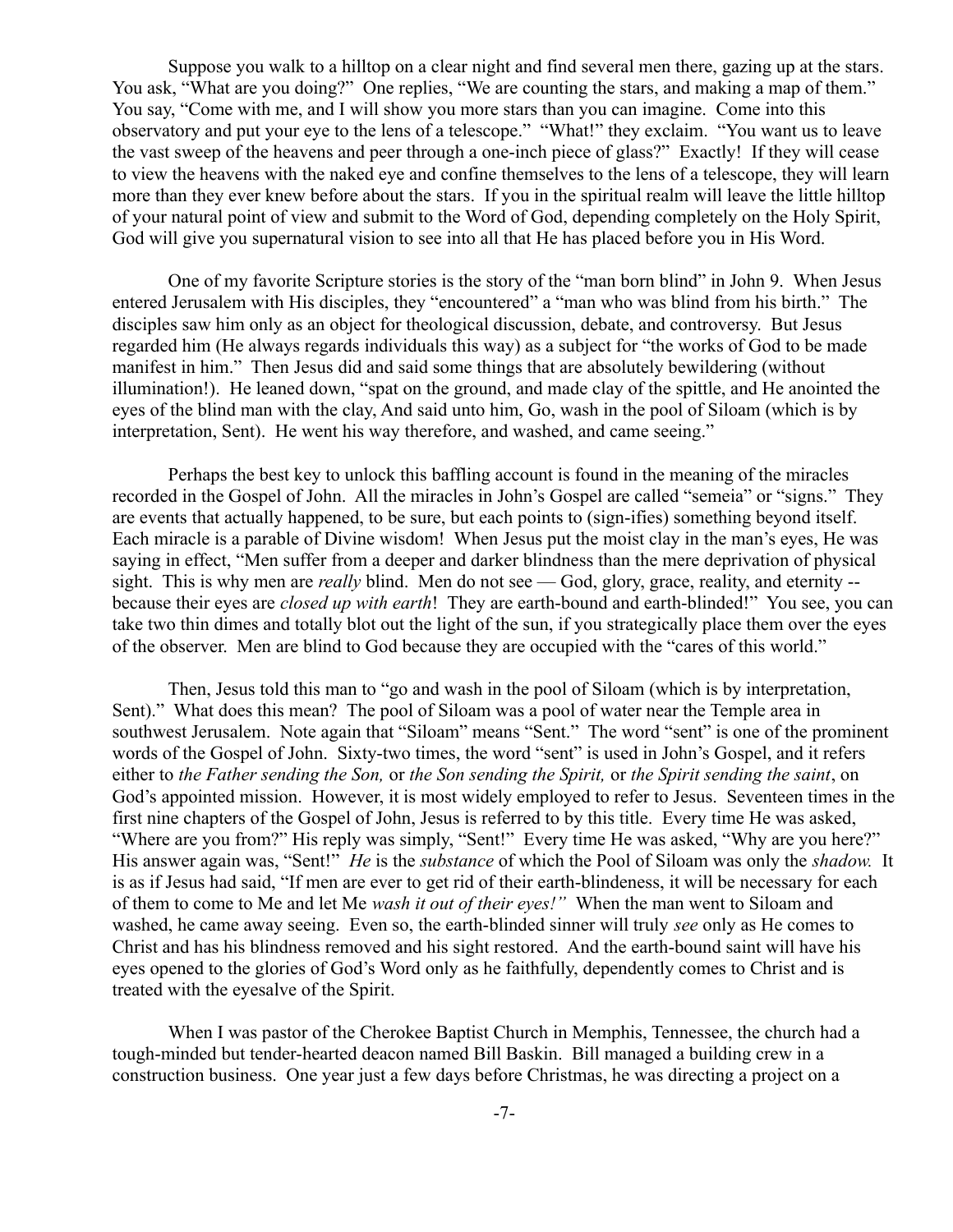construction site. He had stopped the traffic on the nearby street to allow a heavy construction vehicle to move up onto the highway. As it came up a slope that was covered with gravel, the fast-spinning wheels picked up a tiny piece of metal or a tiny stone and sent it at high speed through the aid. The tiny object struck Bill squarely in his right eye. He fell backward to the pavement, his eye pouring blood. Some of his men rushed to him, and he directed them to put him in a small truck and rush him to the hospital. As quickly as possible, the hospital attendants treated the eye, stopped the bleeding and applied the necessary medical aid. Then a slow wait began. The doctors hoped to save the eye, but everything was doubtful for several days. Then, several days after Christmas, they abandoned hope and removed the damaged eye. Sometime later, Bill and his wife went to an optometrist's office so that he could be fitted with an artificial eye and with special glasses that would compensate for the extra load now placed on his one remaining good eye. The doctor began to flash the usual examination charts on the screen, saying, "When you get to the place where you cannot see one of these charts as well as the last one, tell me." After several charts, Bill said, "Doctor, I'm not sure about this one. Put the other one back up there, and let me compare the last two charts again." Because he continued to be undecided, he asked the optometrist to alternate the charts several times. His wife, Margaret, who was sitting quietly nearby, finally said with a laugh, "Well, I'm glad to see that someone else has trouble making up his mind about difficult decisions!" Whereupon the doctor turned on the overhead light, raised his finger, and said, "That's a good point! The *fact* is, we don't *see* with our *eyes* at all! We *see* with our *minds*. We only *look* with our eyes!" Now, a Christian sees with an altogether different "set of eyes," and unless God illumines His Word and enlightens those eyes, even His child may look into the Word all day long and seldom *see*!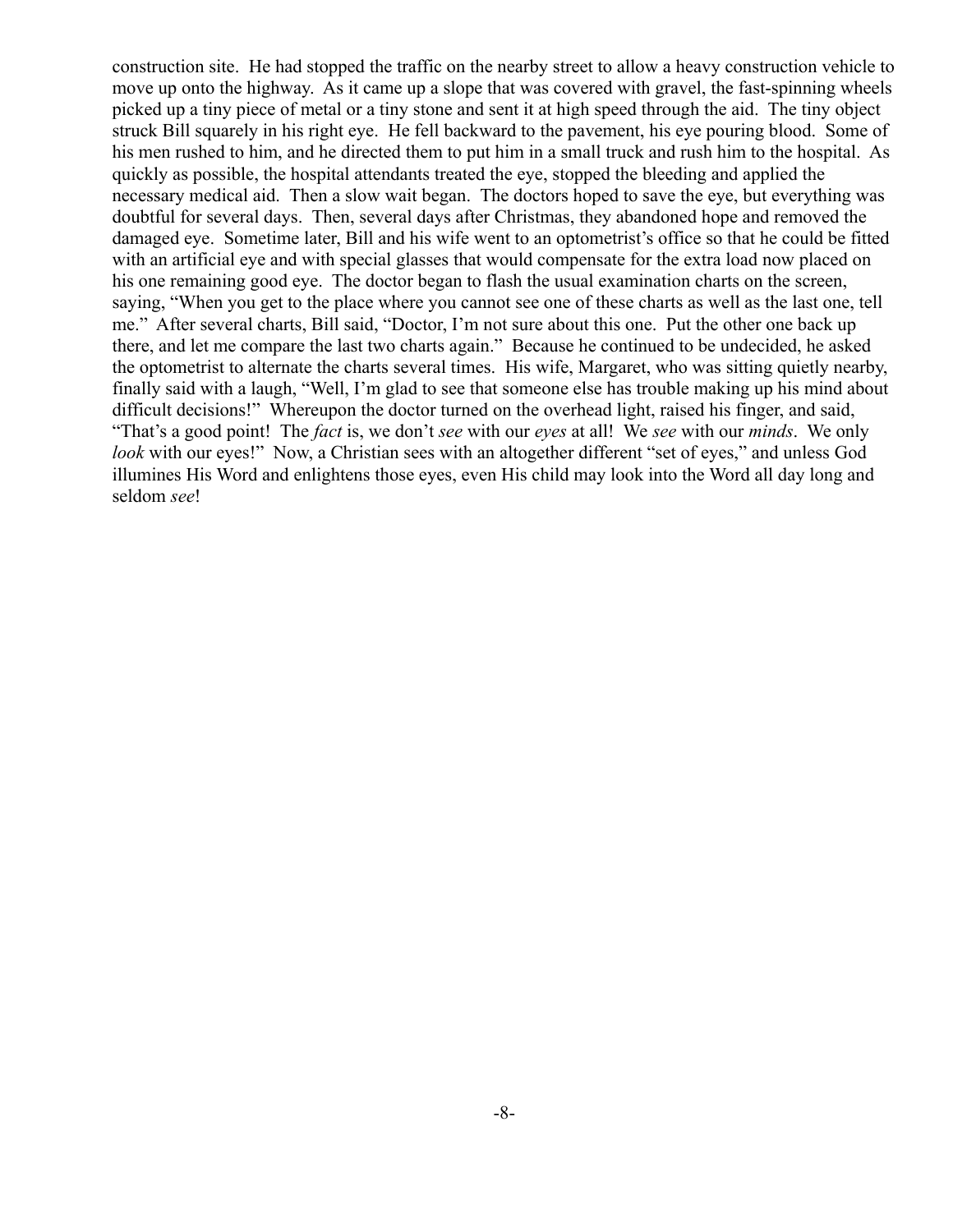The story of Joseph in Genesis 41 contains a perfect illustration of illumination. The wise men and magicians of Egypt couldn't "see into" a certain matter, but Joseph did. "And Pharaoh said unto Joseph, 'I have dreamed a dream, and there is none who can interpret it: and I have heard say of thee, that thou canst understand a dream to interpret it.' And Joseph answered Pharaoh, saying, '*It is not in me*: *God* shall give Pharaoh an answer of peace.'" "And Pharaoh said unto Joseph, 'Forasmuch as *God hath showed thee all this*, there is none so discreet and wise as thou art.'" When a believer in Christ walks in the Spirit and lives in the Word of God, he becomes just such a man of wisdom and understanding.

In the year 1647, one of the most important gatherings in Christian history was held in Scotland. It was the famous Westminster Assembly, a great gathering of spiritual leaders which was charged with the task of framing a charter for the Protestant reform movement in the British Isles. Out of this Assembly came the great "Westminster Confession of Faith" and the "Shorter Catechism" of the Presbyterian Church. But there was a grave threat to the Assembly presented by representatives of the "Erastian party," a group of scholarly men who wanted to obliterate all lines, where possible, between the church and the state, and establish a strong church-state relationship. This view was ardently opposed by several Assembly leaders, but there was an additional problem. The Erastian view was advanced by Dr. John Selden, one of the greatest scholars in Christendom in that day, and the opposition did not seem to have a leader who could match his skill of mind and speech. After he had spoken powerfully in favor of the Erastian view, the conservative Presbyterians seemed to be at a total loss as to how to defend their view against Selden's brilliant arguments. Then unexpectedly there rose up in the meeting a Godly young Scotsman named George Gillespie, one of the youngest members of the entire Assembly. After securing permission to address the body, he spoke for an hour against the heresy in a most powerful and effective manner. Dr. Selden later admitted that Gillespie's speech had swept away in one hour the work of ten years of his life. When the speech was over, Gillespie returned to his seat, exhausted. Several of his friends crowded around to congratulate him, and several reached for the notebook that he had placed in front of him as he spoke, thinking they would find his outline and the polished notes of his masterful argument. Instead, on the page they found nothing but one little sentence, penned over and over and over again as he sat in his seat before asking to speak. The brief phrase covered the page: "Give light, O Lord; give light, O Lord; give light, O Lord." Dear friends, this must be the deep, ceaseless cry of our needy hearts as we turn to God's Word: "Give light, O Lord, give light!" We must not have a Bible that is not Spirit-related, and we must not have a Holy Spirit who is not Bible-related. To have the Word without the Spirit is equal to having rails laid, and the locomotive on them, but without any power to propel them. On the other hand, to have the Spirit without the Word, is to have the power which propels, but no rails to guide. We must have a Bible-related Holy Spirit, and a Spirit-related Bible.

Several years ago, I and three other Christians went to mid-state New York for an evangelistic crusade. Four tiny churches cooperated there, and we saw 47 people come to receive Christ that week. The morning meetings each day were held in a small church building in the tiny village of Stockbridge, New York. As I went into the auditorium of the church each morning, I noticed four unusual pictures of Jesus Christ on the walls of the room. Two were on the left wall and two on the right wall, with one at the front and one at the back of each wall. One morning, I walked over to one of the pictures to get a closer look. I made a fascinating discovery! It was a bust picture of Jesus, created by the entire Gospel of Matthew in tiny letters forming the picture. The tiny letters and words were placed closely together, making the facial countenance of our Saviour. I hurried around the room to investigate the other three pictures. Sure enough, the second one was the Gospel of Mark forming a *different* picture of Jesus. The third was Luke's Gospel and the fourth was the Gospel of John, each forming a unique picture of Jesus created by the words of that Gospel. I shall never forget those four pictures! I only wish that someone would do the same thing with each book of the Bible. After all, the whole Bible is a portrait of Jesus.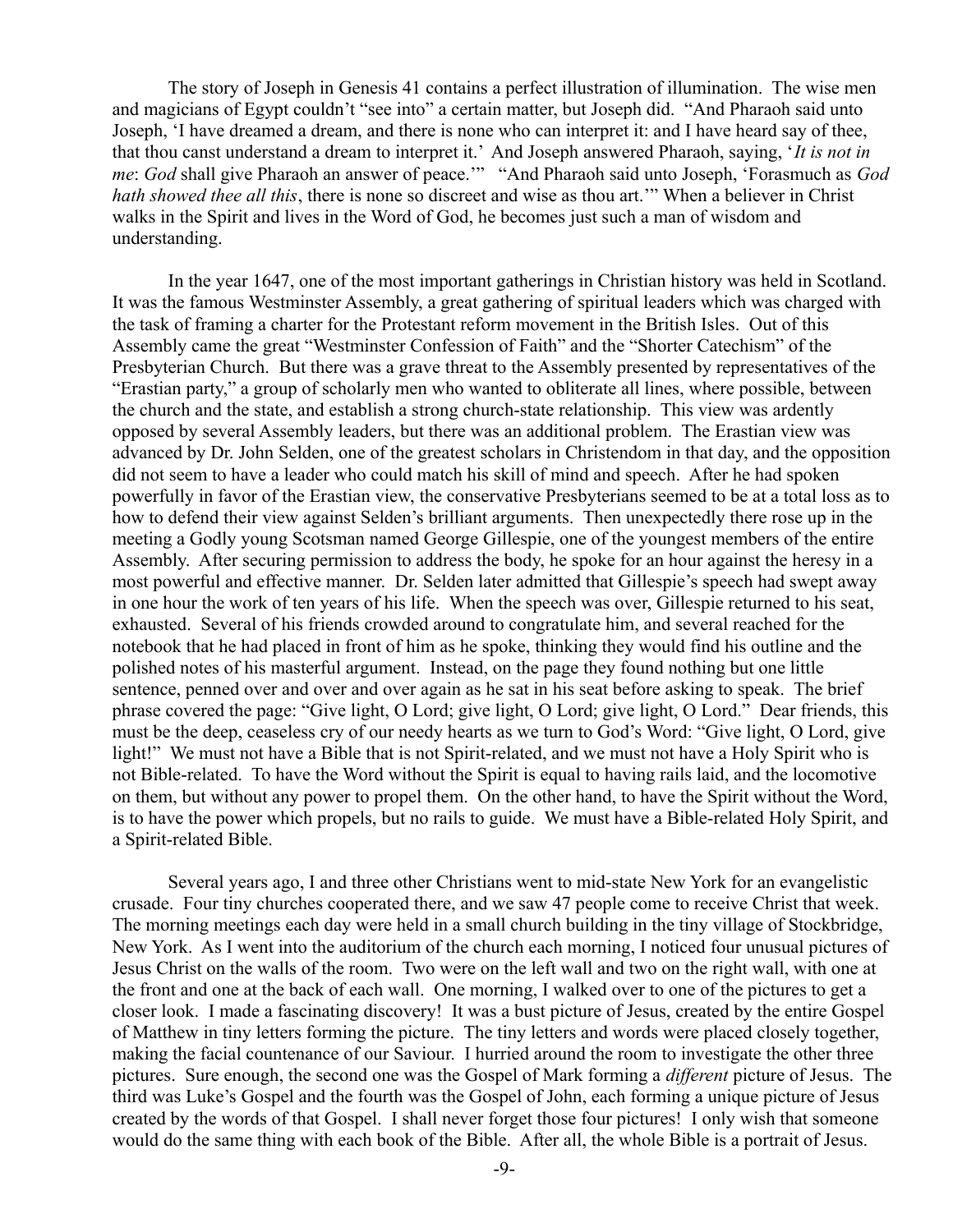The Old Testament forms the background. The background of a portrait is full of shades and shadows and many dark lines, all designed to accentuate the central figure. The Old Testament is exactly like that. It has many shades and shadows and dark lines, and every page of it points to Christ and accentuates Him as the Central Figure. The four Gospels, in turn, present the actual "face" of the figure, so that we can recognize the clear contours of His countenance. The rest of the New Testament, the Acts of the Apostles, the Epistles, and the book of the Revelation of Jesus Christ, reveal the "garments of glory" worn by the Central Figure of the portrait. This is the final and most important purpose of illumination. When this occurs, the print "fades"as I read the Word of God, and the Person "emerges," and God "shines in my hearts, to give the light of the knowledge of the glory of God in the face of Jesus Christ (II Corinthians 4:6). This is true and full illumination.

> "Come, Holy Ghost, for moved by Thee The prophets wrote and spoke; Unlock the truth, Thyself the key, Unseal the sacred Book."

## **III. The INCARNATION of the Word of God**

Third, we will consider the vital matter of the *incarnation* of the Word of God. Incarnation means "in-flesh-ment." When Jesus was born at Bethlehem, this was the incarnation of God in our humanity; not the Deifying of man (the elevation of man into Godhood), but the humanizing of God (the stooping of God into manhood). The Bible says, "The Word (the *Logos*, the "logic" of God, Jesus — John 1:1-3) became flesh."In that moment, God became something He had never *been* before! God afforded Himself a new experience! For the first time in His Eternal Existence, the Almighty God could look through human eyes, touch through human fingertips, walk on human feet, kneel on human knees, and speak through human lips. God suddenly became a "thing" (see Luke 1:35)*.* He came out of the Everywhere into the Here; He got definite with us at Bethlehem! The Infinite became the Intimate*;* the Most High became the Most Nigh. And He became "flesh," which is a typical Biblical word for man at his *lowest*. When God came down in the birth of Jesus, He came *all the way down!* "One awful night, God walked down the stairs of Heaven with a Baby in His arms, and deposited that Baby in a catteltrough in a cowshed, among animal droppings — in Bethlehem of Judea."

But He didn't stay "cribbed"! He was "Crossed," and "Coffined and Crypted" in death, but He didn't stay there, either! He disturbed Death to death, and burst out of it in Resurrection Glory! He is alive today, and true to His Word, He is exactly where He said He would b*e.* In the Presence of the Holy Spirit, "Christ's Other Self," He is with us and in us.

What is this really all about? God established a principle, God set a precedent, God modeled a procedure, in the coming of Jesus. His "Word-made-flesh" idea is to go on and on until the end of history. The procedure is simply, "Word to flesh to word to flesh to word to flesh" until God rings down the final curtain. With the awful modification created by my sins, my life is to be a Container and a Conveyor, a "Carrier" of the very life of Jesus Himself. When I heard the preached word of the Gospel, which was based on the printed Word of God, the Personal Word of God, Jesus, became real to me! I received Him into my "flesh," my humanity (it must have been for Him a kind of repeat of Bethlehem's birth into a filthy stable), and He literally came to live in me. So my life becomes a greatly modified continuation of His incarnation. And now, living in me, He wants to expose, exhibit, and express His continuing Life — right through me! This is a glorious part of the Heavenly Genius of the Gospel of Christ.

But this creates a question: why, then, do most professing Christians seldom re-present Christ, but instead, they show only themselves? A part of the answer is that this "Word-made-flesh" life must be daily and dynamically sustained by live and vital communication with God through His inspired and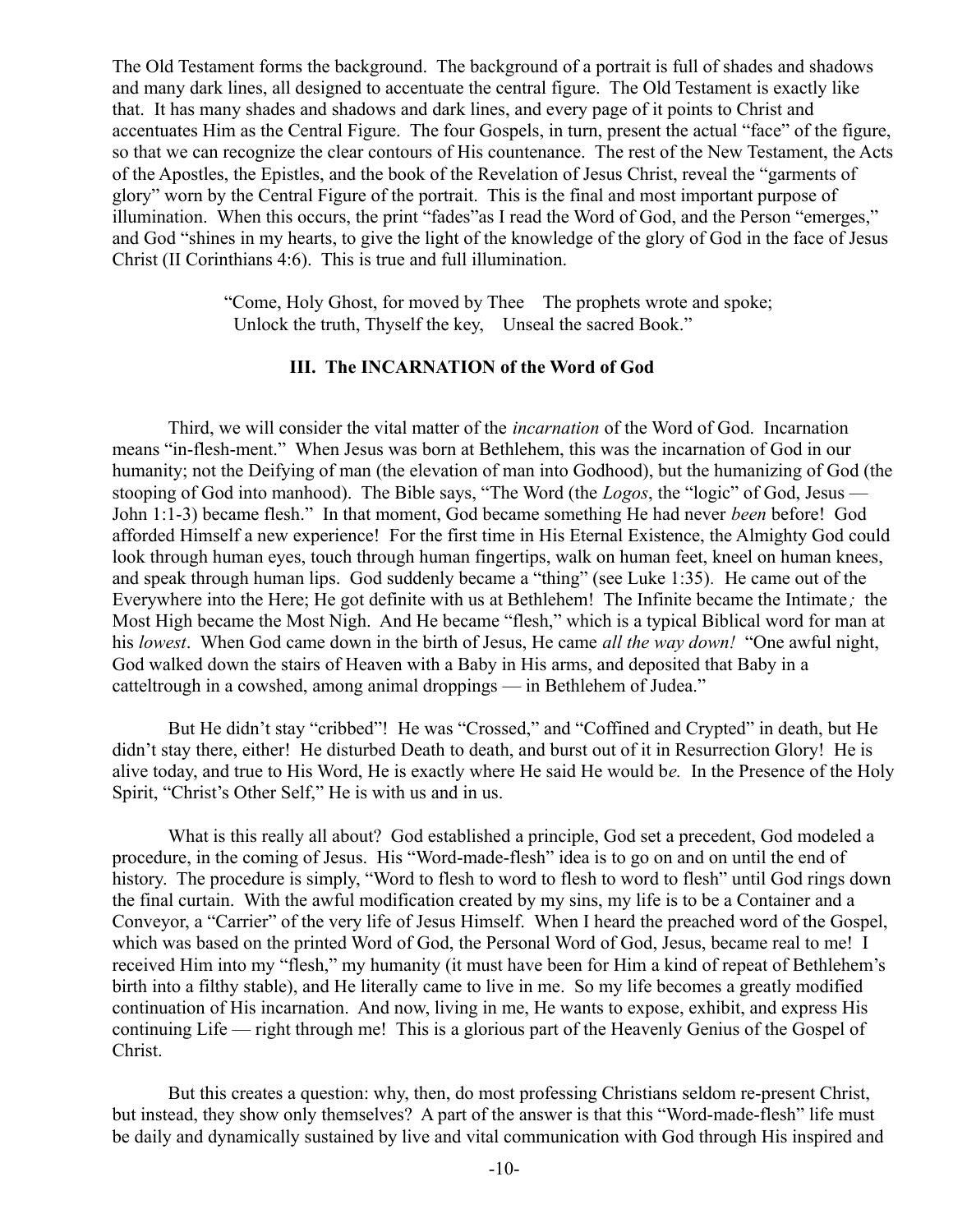illuminated Word. And most believers apparently do not have such daily, dynamic sustenance. What can be done about this dread deficiency? I want to propose some corrective steps to enhance the incarnation of the Living Word in His people by means of the Written Word, the Bible.

First, every Christian should have *consistent exposure* to the Word of God. Hudson Taylor, a giant for God, said, "Your spiritual growth will occur in exact proportion to the amount of time you spend in the Word of God.*"* Though there are other implications at this point which need to be explained, I believe this to be perfectly true. You, dear child of God, should capitalize on every available opportunity to hear the Word of God, and you should create your own opportunities for daily communion with God in His Word.

Second, every Christian should practice *careful listening* to the Word of God. This will require disciplined attention, reception, and retention when we are hearing or studying the Word of God. I seek to practice "spiritual personality projection" when I hear or read the Word, asking the Holy Spirit to enable me to *see myself* in the situations and truths of His Word. Also, I ask Him to "internalize" the truths received, a major step toward the incarnation of the Word. I have already mentioned the retention of the Word. This is vital! Write down what God says to mem and study it over and over again. Keep a notebook of His truths which He has given to you.

Years ago, a renowned English preacher named Basil Matthews was in a Bible Conference in Calvary Baptist Church of New York City. He shared the speaking assignments with an Indian preacher from the western United States. As the conference days passed, the two preachers developed a friendship and began to share fellowship in the Lord. One afternoon, they were walking from the church back to their hotel after a conference session. The wide street was crowded with several lanes of traffic. Suddenly, the Indian stopped on the sidewalk and said, "I hear a cricket!" Basil Matthews stood beside him, bewildered by this announcement. The Indian turned, went to the nearby corner, and crossed the wide street with Matthews following close behind. Suddenly the Indian stopped. They were in front of a flower shop, directly across the street from the spot where the strange announcement had been made. The Indian preacher entered the shop with Basil Matthews following him. The Indian stopped in front of a row of pot plants and listened. Suddenly he thrust his hand into one of the plants, and pulled out a cricket. A moment later, the two of them emerged from the shop together. The amazed Matthews said, "How in the world did you do that?" The Indian quietly replied, "Sir, I learned long ago that people hear what they *want* to hear." To prove his point, he took two half-dollars out of his pocket and threw them down on the sidewalk. Matthews later said that four people changed their direction and dived toward the money!

The question is not, "Does God speak?" The question is, "Do men listen?" Do *you* listen for the voice of God every day? How *well* do you listen? What discipline and responsibility are involved! No wonder Jesus said again and again, "He who has ears, let him hear," and "Be careful how you hear!"

Third, every Christian should seek to practice *complete obedience* of what God says in His Word. A familiar passage tells us to "be doers of the Word, and not hearers only. For if any be a hearer of the word, and not a doer, he is like unto a man beholding his natural face in a glass (mirror): for he beholdeth himself, and goeth his way, and straightway forgetteth what manner of man he was. But whoso looketh into the perfect law of liberty, and continueth therein, he being not a forgetful hearer, but a doer of the work, this man shall be blessed in his deed." But sadly, we have arrived at a time in which most believers apparently equate hearing and doing, as if the entire matter were finished when we do God the favor of listening to a sermon or casually reading the Bible for a few minutes! This may give private devotional enrichment, but it is far short of the incarnation of Jesus that God is looking for.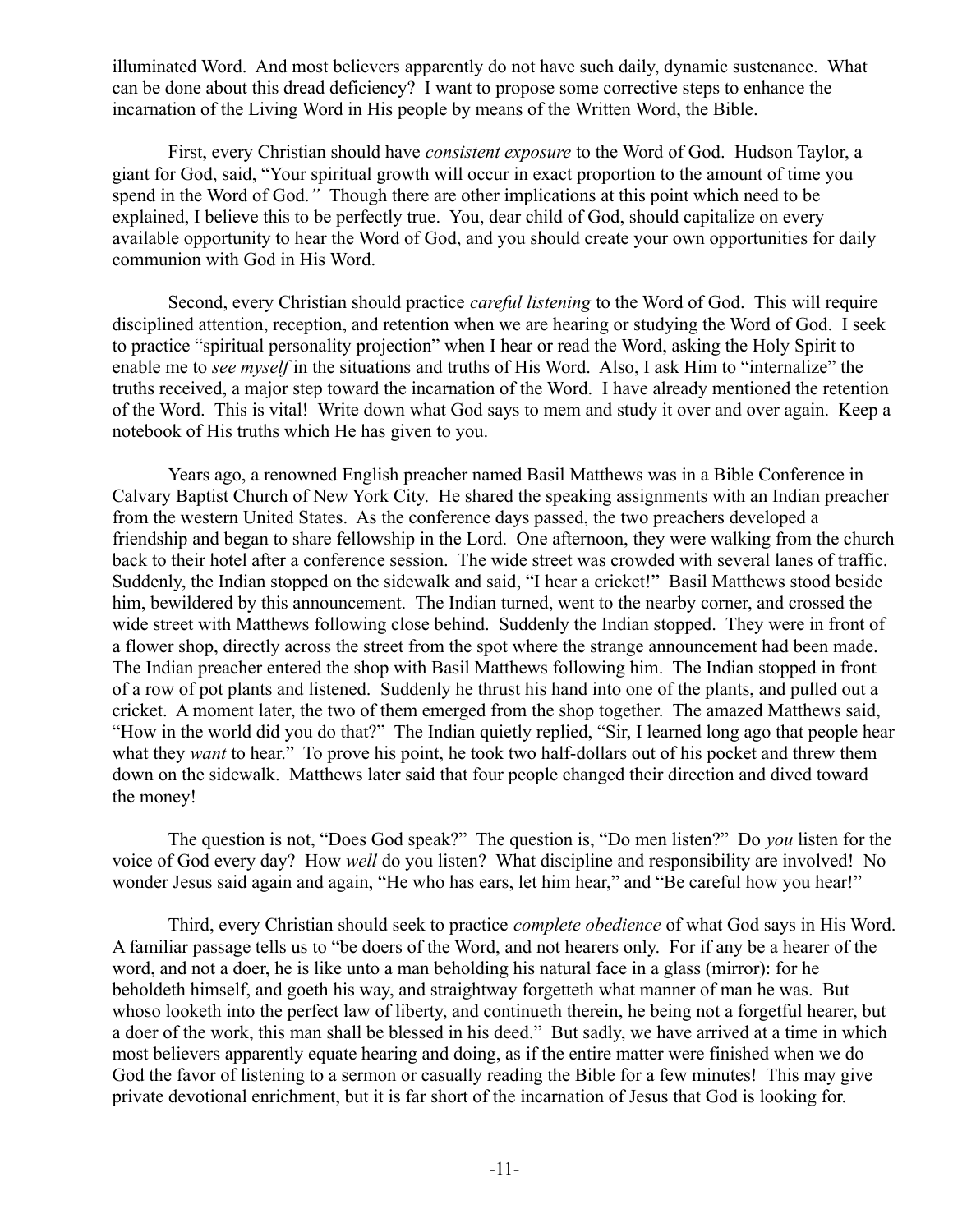Dr. J. M. Price, a great Christian educator, often said, "The best binding for the Bible is not morocco leather; it's a human skin." Until the Word is walking around again in me, God's will is not being done.

An old Buddhist legend tells of how Quanon, the Buddhist goddess of mercy, was showing a recent arrival in the Buddhist "heaven" around the premises. In the tour, they came to a large building. When they entered, a strange sight spread before the newcomer. The place was like a large library with many shelves, all of them filled with small, shriveled articles that looked like prunes. "What are those things?" asked the new arrival. "They are human ears," replied Quanon. "Human ears? What does it mean?" Quanon replied, "These are the ears of people who regularly heard the truth while they were on earth, but they never did anything about it. So, when they died, their ears came on to heaven, but the rest of each person went to hell!" Dear friend, what would happen — what *would* happen — if that standard were applied by God to the average attendant in our churches? There would probably be many, many bodiless ears in heaven, and many, many earless bodies in hell! How many disobediences have accumulated in your life over the years by hearing the Word of God with no obedient response to its directions and its demands? So Jesus is hidden *within* us without expression and exposure *through* us! What directive does He wish me to obey right now?

Finally, every Christian should make *constant confession* of the truths God is revealing in His Word. It is impossible to overstate the importance of this step. And how this has been overlooked in the typical Christian life. Many people come into our church buildings Sunday after Sunday, and they are no more an influence for God now than they were 25 or 35 years ago, when they were first saved. Why? Is it because they are indecent, or flagrant sinners, or that they do not believe what they are told? Probably not. The real reason in most cases is that they hear God's truth — once, and again, and again, and again — and never repeat it, never speak it, never declare it, never tell it! They don't even talk about it with their closest friends and nearest loved ones. So a vast and vital dimension of the Gospel and the Christian life is totally closed to them. I believe this with all my heart: the quality of a believer's Christian life will never rise above his vocal confession of Jesus Christ and His truth! And the other side is also true: a Christian will always rise up to follow his confession of Christ and His truth, so that the quality of the Christian's life is largely determined by his spoken celebration of the truth of God.

Someone asked Phillips Brooks, the great Boston preacher, the secret of his great church. His answer was certainly peculiar. He said, "I preach a sermon on Sunday, and 500 people repeat it as many times as they can, to as many people as will listen, all week long." Can we see the validity of that? The greatest benefit is not to the persons who heard all those repetitions, but rather to the persons who initially heard the truth — *and then repeated it over and over.* With each repetition, God materialized a greater incarnation of His Word in the life of His child.

 So here is the value and vitality of the Word of God to the individual Christian, and the vocation of "in-fleshing" it in his inner life and before the world. Every believer who has had long experience with the living Word of God communicated through the written Word of God would happily testify that "the closer the look, the greater the Book." John Wesley expressed the sentiment of the faith-walking Christian when he prayed, "Oh God, let me be mastered *by* that Book, and let me be the master *of* that Book." Oh, that this were true of me — and of every believer in Christ!